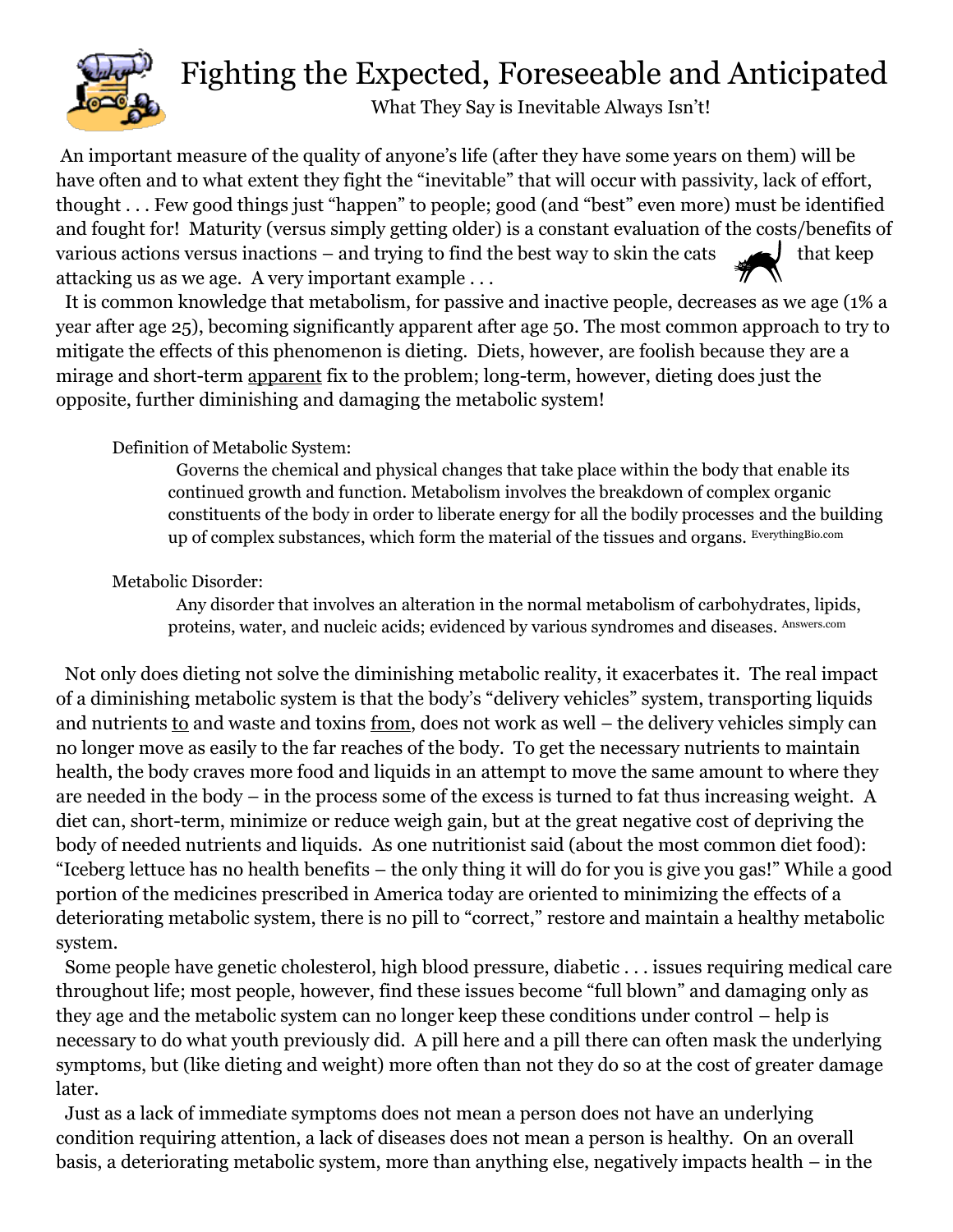same way, improving and maintaining a good and effective metabolic system will, more than anything else, improve health.

 Not to be cynical, but there is a key reason we do not hear a lot about the vital importance of the metabolic system – no one has a vested (commercial - think \$s) interest in it, they can't make money from it. As stated earlier, the medical establishment doesn't have a pill to improve metabolism. In fact, if doctors could get people to exercise (the ONLY way to keep the metabolic system young) they would significantly reduce their value and services (and money from) most of their patients – about two-thirds of medical costs are elective and would be eliminated by adequate exercise followed by better nutrition. Exercise equipment manufacturers do not emphasize the metabolic benefits of exercise because they understand the vast majority of people have one interest in exercise, how it will improve their looks, the superficial!

 Yes, what we eat is important, but it is the cart following the horse, not the horse, not the real source of positive bodily changes. In conjunction with exercise we should begin to eat better – foods higher in nutrients to make the metabolic system's job easier and more effective.

 The general notion about exercise is that it builds muscles for aesthetic reasons – and many older people (wisely) are not overly and obsessively concerned with "simple" looks. The truth, however, is that the far greater benefit of exercise is internal, what we can't see. Stronger muscles are important as support for the skeletal system – if more older people exercised they would not need the massive amounts of joint related medicines (and surgeries) caused by extra pressure on joints resulting from declining muscle mass – after age 50 without exercise, it is said, muscle mass declines 5 pounds per decade. Combine that with the normal 10 pounds or so of extra fat resulting from inactivity and you have a 10 to 15 pound increase in pressure on joints being supported by 5 pounds less muscle – no wonder arthritis and similar diseases are dramatically increasing. The heart, lungs and other organs are likewise maintained only by exercise. We have the option of letting them decline and hoping a medicine can mitigate some of the effects, all the while our underlying health is declining.

 In many ways we see the "miracles of modern medicine" having no over-all measurable impact on the quality or even longevity of life – the negative effects resulting from the decline in activity are probably greater than the overall impact of medical progress so that those who depend on medicine (versus being responsible and exercising) will have an increasingly rapid decline in quality of life! The following graph highlights the reasoning (and may reduce the confusion about) why great medical advances are not resulting in parallel improvements in our lives; why, in the face of these improvements, overall health is America is declining. No, it isn't the increasing average weight – increasing weigh is a sign, but not the trigger of the real, underlying, cause and until this "root" cause is attacked we will just keep "spraying" for the problem rather than drying up its source! The foundation of the problem is the deteriorating physical activity of the average American.

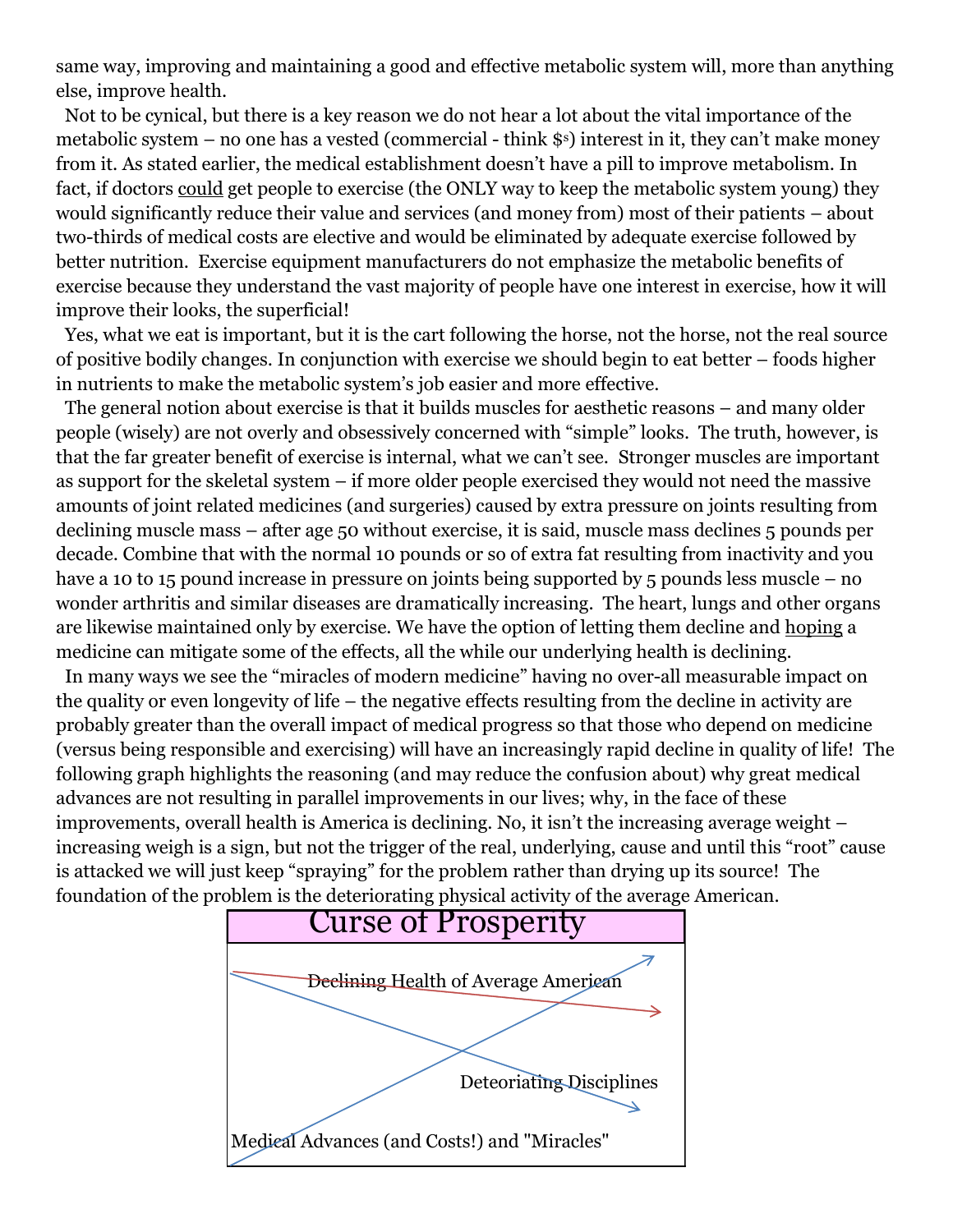Children are much less active year to year – thus metabolic systems are declining much earlier than in the past – and many are never active enough to build a strong metabolic system! And combined with over-eating, over drinking (consider the ubiquitous Big Gulp soft drinks) and lack of activity (think labor saving devices – riding mowers . . .), adults are deteriorating much quicker. Yes, medical advances (pills and procedures) are mitigating some medical issues (especially organ deterioration), resulting in longer life spans. BUT this is simply the "ventilator phenomenon" – medicine can often prolong life, but at the cost of a declining quality of life. Yes, doctors and pills can often keep a person in a chair or bed watching TV, but only activity (exercise) will effect and improve the underlying systems, the foundation of good health!



Hand-in hand, and almost directly paralleling the metabolic system – either up or down, is the body's immune system; metabolism is the foundation for the immune system. Again, if the body cannot "move" liquids and nutrients to the places of need,

fat, mucus, followed by germs and diseases, will fill the resulting vacuum. The immune system is built in early years, by the many diseases children catch, fight off and develop a measure of resistance against. When the metabolic system begins to decline, with aging, the immune system declines in virtually a parallel manner, slowly declining year by year.

 The heart, lungs and other organs are wonders that must be fed by the metabolic system and protected by the immune system. Great medical strides have been made in repairing (and in some cases replacing) damaged or destroyed organs. The underlying and foundational metabolic and immune systems, however, are far more complex than single organs (and more "subtle" than organs), thus neither the attention nor the advances have been made with these two foundational, key, systems supporting all body activity and functioning.

 Now that money and "things" are largely a non-issue in 21st America (far more problems result from our abundance than any shortages – we are being buried by the boat loads of junk coming from China!), the Haves and Have-Nots of the 21st Century will not be defined by money or material possessions, but by their level of health.

 And this is good news, life just got a lot fairer! Approximately one-third of today's health costs (in America) are unavoidable while two-thirds are discretionary. Those looking to the government to right all wrongs, all unfairness, will be sorely disappointed that the government cannot, even by spending further vast sums of money, provide them good health compared to those who exercise. We will likely continues spending billions on band-aids caused by a lack of responsibility and discipline while short-changing the one-third in real need – those with conditions exercise will not improve. Yes, the Haves are going to be those who exercise and the Have-Nots those who do not exercise and the fewer who have conditions that cannot be fully resolved by exercise.

### Bowflex and Vitamin Myths

 20 minutes a day, 3 times a week and in 6 weeks you will have the body you have always wanted [see the model – you can look like this in 6 weeks].

 How many have fallen for this foolishness and purchased a Bowflex exercise machine? Even if I thought it was a good machine I wouldn't buy a Bowflex from such obviously misleading, dishonest, people! Yet you can be sure many people have and will.

 Likewise, many health professionals are not enthusiastic about most vitamins – some claim most vitamins simply pass thorough people into the sewer systems of America! This will certainly be the